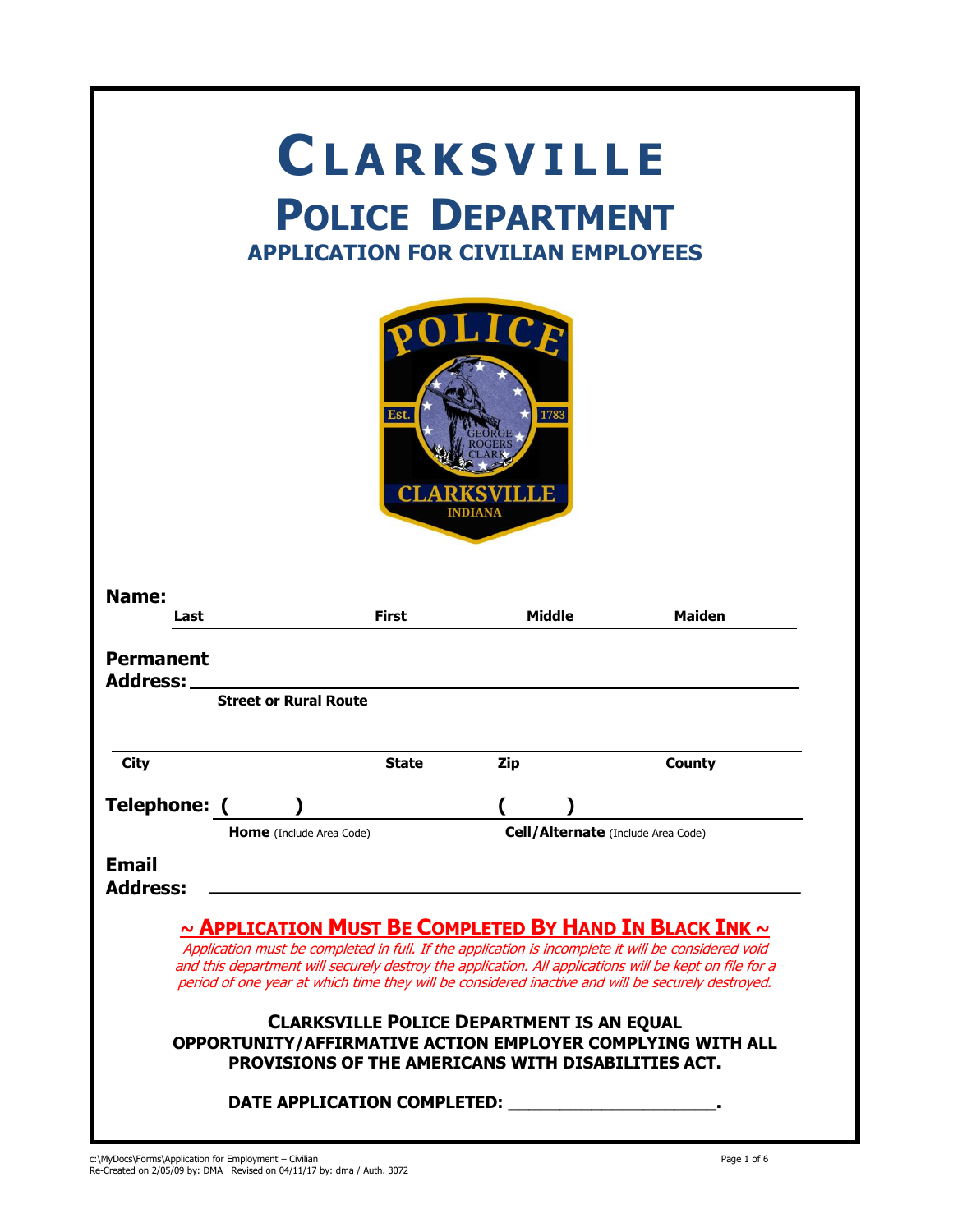## **I. INITIAL REQUIREMENT DATA**

Social Security Number:

 ( This information is used for background clearances and payroll information. This application will not be processed without a SSN. )

## **II. EDUCATION DATA** (ATTACH TRANSCRIPTS FOR ALL)

List information for high school and all accredited colleges/universities you have attended.

| <b>NAME &amp; ADDRESS</b> | <b>COURSE/STUDY</b> | <b>HOURS</b><br><b>COMPLETE</b> | <b>GPA</b><br>4.0 Scale | <b>DID YOU</b><br><b>GRADUATE?</b> | <b>LIST DIPLOMA OR DEGREE</b> |
|---------------------------|---------------------|---------------------------------|-------------------------|------------------------------------|-------------------------------|
|                           |                     |                                 |                         |                                    |                               |
|                           |                     |                                 |                         |                                    |                               |
|                           |                     |                                 |                         |                                    |                               |
|                           |                     |                                 |                         |                                    |                               |
|                           |                     |                                 |                         |                                    |                               |
|                           |                     |                                 |                         |                                    |                               |
|                           |                     |                                 |                         |                                    |                               |
|                           |                     |                                 |                         |                                    |                               |

## **III. EMPLOYMENT DATA**

| A. Have you ever been discharged or resigned to prevent being discharged from a |  |                                                                                      |  |
|---------------------------------------------------------------------------------|--|--------------------------------------------------------------------------------------|--|
| position of employment? YES                                                     |  | $\mathsf{NO} \sqcup \mathsf{I}$ If yes, explain fully on a separate sheet and attach |  |

B. List chronologically all past and current employment including part time. Start with most recent employment first.

| Name of Employer: Name of Employer:<br><b>Address of Business:</b> |             |      |    |       |      |
|--------------------------------------------------------------------|-------------|------|----|-------|------|
|                                                                    |             |      |    |       |      |
| City:                                                              | State: Zip: |      |    |       |      |
| Your Title: Duties:                                                |             |      |    |       |      |
|                                                                    |             |      | To |       |      |
|                                                                    | Month       | Year |    | Month | Year |
| Reason for Leaving:                                                |             |      |    |       |      |
|                                                                    |             |      |    |       |      |
|                                                                    |             |      |    |       |      |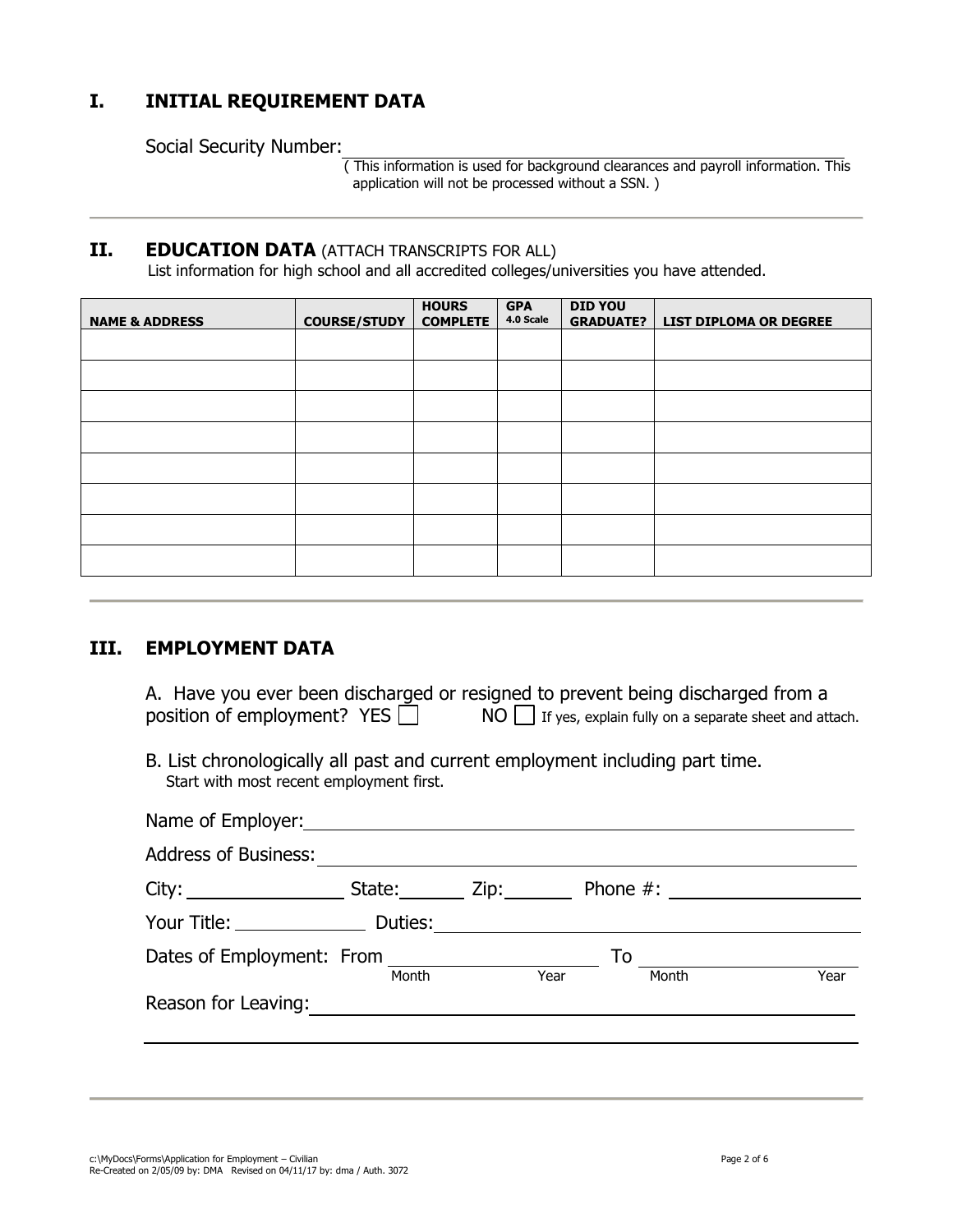| Dates of Employment: From<br>Month Year To                                                                                                                                                                                     |       |      |    | Month                                                                                                                                                                                                                                   | <u>and</u><br>Year |
|--------------------------------------------------------------------------------------------------------------------------------------------------------------------------------------------------------------------------------|-------|------|----|-----------------------------------------------------------------------------------------------------------------------------------------------------------------------------------------------------------------------------------------|--------------------|
| Reason for Leaving:                                                                                                                                                                                                            |       |      |    |                                                                                                                                                                                                                                         |                    |
|                                                                                                                                                                                                                                |       |      |    |                                                                                                                                                                                                                                         |                    |
|                                                                                                                                                                                                                                |       |      |    |                                                                                                                                                                                                                                         |                    |
| City: _____________________State: ________ Zip: __________ Phone #: ________________________________                                                                                                                           |       |      |    |                                                                                                                                                                                                                                         |                    |
|                                                                                                                                                                                                                                |       |      |    |                                                                                                                                                                                                                                         |                    |
| Dates of Employment: From<br>Month Year                                                                                                                                                                                        |       |      | To | Month<br>and the set of the set of the set of the set of the set of the set of the set of the set of the set of the set of the set of the set of the set of the set of the set of the set of the set of the set of the set of the set o |                    |
| Reason for Leaving: 2008 and 2008 and 2008 and 2008 and 2008 and 2008 and 2008 and 2008 and 2008 and 2008 and 2008 and 2008 and 2008 and 2008 and 2008 and 2008 and 2008 and 2008 and 2008 and 2008 and 2008 and 2008 and 2008 |       |      |    |                                                                                                                                                                                                                                         |                    |
|                                                                                                                                                                                                                                |       |      |    |                                                                                                                                                                                                                                         |                    |
|                                                                                                                                                                                                                                |       |      |    |                                                                                                                                                                                                                                         |                    |
| City: _____________________State: ________ Zip: __________ Phone #: ________________________________                                                                                                                           |       |      |    |                                                                                                                                                                                                                                         |                    |
| Dates of Employment: From                                                                                                                                                                                                      |       |      | To |                                                                                                                                                                                                                                         |                    |
|                                                                                                                                                                                                                                | Month | Year |    | Month                                                                                                                                                                                                                                   |                    |
| Reason for Leaving:                                                                                                                                                                                                            |       |      |    |                                                                                                                                                                                                                                         |                    |
| List any special training you have received:                                                                                                                                                                                   |       |      |    |                                                                                                                                                                                                                                         |                    |
|                                                                                                                                                                                                                                |       |      |    |                                                                                                                                                                                                                                         |                    |
|                                                                                                                                                                                                                                |       |      |    |                                                                                                                                                                                                                                         |                    |
|                                                                                                                                                                                                                                |       |      |    |                                                                                                                                                                                                                                         |                    |

**IV. REFERENCES:** (PLEASE DO NO LIST RELATIVES AS REFERENCES.)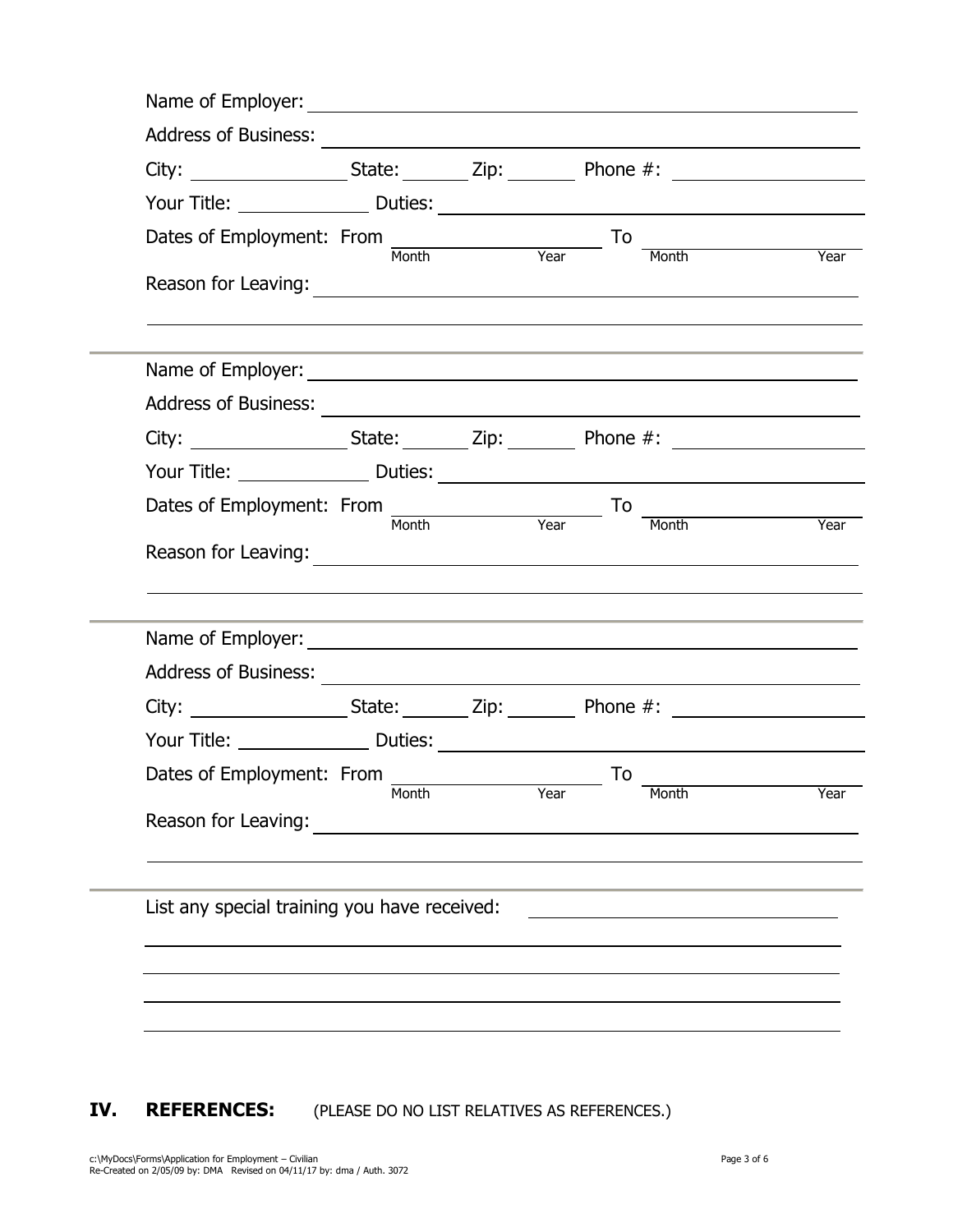| <b>NAME:</b> | <b>ADDRESS:</b> | <b>CITY</b> | <b>STATE</b> | $\overline{\phantom{a}}$ ZIP | <b>PHONE</b> |
|--------------|-----------------|-------------|--------------|------------------------------|--------------|
|              |                 |             |              |                              |              |
|              |                 |             |              |                              |              |
|              |                 |             |              |                              |              |

### **RESIDENCES DURING THE LAST FIVE YEARS OTHER THAN PRESENT ADDRESS**

| <b>STREET ADDRESS</b> | <b>CITY</b> | <b>STATE</b> | <b>DATE FROM</b> | <b>DATE TO</b> |
|-----------------------|-------------|--------------|------------------|----------------|
|                       |             |              |                  |                |
|                       |             |              |                  |                |
|                       |             |              |                  |                |
|                       |             |              |                  |                |
|                       |             |              |                  |                |

## **V. MILITARY HISTORY AND STATUS**

A. Have you ever served in the military or active duty? (Include initial active duty training with the National Guard and the reserves) YES  $\Box$  NO  $\Box$  If yes, attach a copy of your DD214.

| <b>MILITARY BRANCH</b> | <b>DATE</b><br><b>FROM</b> | <b>DATE</b><br><b>TO</b> | <b>HIGHEST RANK</b><br><b>ATTAINED AND RANK AT</b><br><b>SEPARATION</b> | <b>TYPE OF DISCHARGE AND</b><br><b>RE-ENLISTMENT CODE</b> |
|------------------------|----------------------------|--------------------------|-------------------------------------------------------------------------|-----------------------------------------------------------|
|                        |                            |                          |                                                                         |                                                           |
|                        |                            |                          |                                                                         |                                                           |

B. Are you eligible to re-enlist? If not, explain fully on a separate sheet of paper and attach.

C. List any citation and awards received:

D. Were you ever disciplined (court martial, article 15, captain's mast, etc.) while on duty? If yes, fully explain on a separate sheet and attach.

## **VI. VEHICLE CRASH AND ARREST RECORDS**

A. Do you currently possess a valid operator's license? Exp. Date: \_\_\_\_\_\_\_\_

License No.: State:

Has your license ever been suspended? If yes, explain:

B. List Vehicle crashes in which you have been involved in as a driver: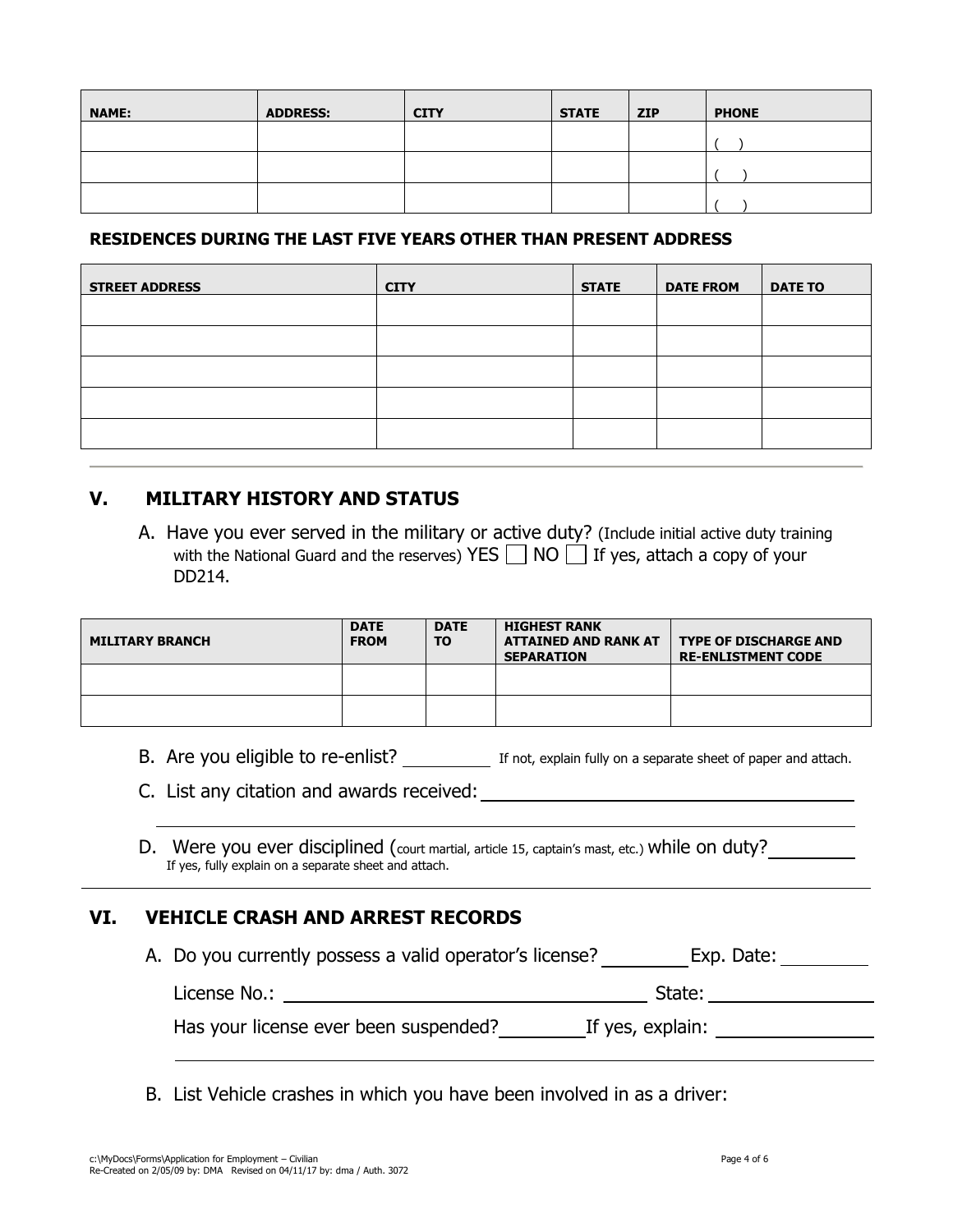| <b>DATE</b> | <b>LOCATION</b> | <b>EXPLAIN</b> |
|-------------|-----------------|----------------|
|             |                 |                |
|             |                 |                |
|             |                 |                |
|             |                 |                |
|             |                 |                |

# C. Have you ever received a ticket for a traffic offense? YES  $\Box$  NO  $\Box$  If yes, describe below:

| <b>DATE</b> | <b>LOCATION</b> | <b>CHARGE</b> | <b>FINE/ SENTENCE</b> |
|-------------|-----------------|---------------|-----------------------|
|             |                 |               |                       |
|             |                 |               |                       |
|             |                 |               |                       |
|             |                 |               |                       |
|             |                 |               |                       |
|             |                 |               |                       |

## D. Have you ever been arrested for a criminal offence? YES  $\Box$  NO  $\Box$  If yes, describe below:

| <b>DATE</b> | <b>LOCATION</b> | <b>CHARGE</b> | <b>FINE/ SENTENCE</b> |
|-------------|-----------------|---------------|-----------------------|
|             |                 |               |                       |
|             |                 |               |                       |
|             |                 |               |                       |
|             |                 |               |                       |
|             |                 |               |                       |

- E. Have you ever been convicted of a felony? YES  $\Box$  NO  $\Box$  If yes, explain on a separate sheet and attach.
- F. Have you ever been arrested for an act that would have been a crime had it been committed by an adult? YES  $\Box$  NO  $\Box$  If yes, describe below:

| <b>DATE</b> | <b>LOCATION</b> | <b>CHARGE</b> | <b>FINE/ SENTENCE</b> |
|-------------|-----------------|---------------|-----------------------|
|             |                 |               |                       |
|             |                 |               |                       |
|             |                 |               |                       |
|             |                 |               |                       |
|             |                 |               |                       |